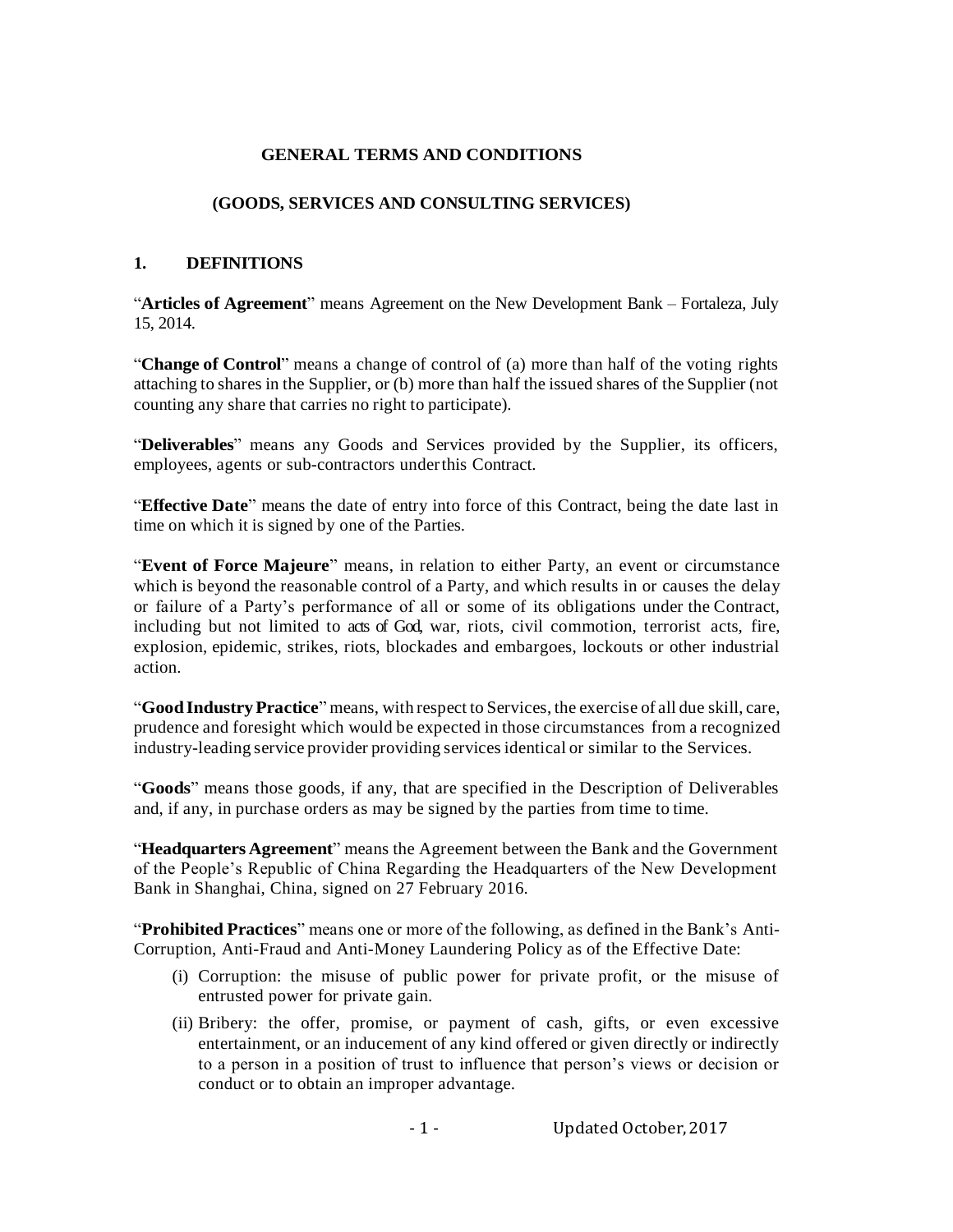Bribery and corruption can take many forms, including but not limited to the provision or acceptance of:

- (a) Cash payments;
- (b) Kickbacks;
- (c) Gifts, travel, hospitality, and reimbursement of expense;
- (d) Donations or charitable contributions.
- (iii)Practices constituting fraud:
	- (a) Any act or omission, including a misrepresentation, that intentionally or recklessly misleads, or attempts to mislead, a Party to obtain a financial or other benefit or to avoid an obligation;
	- (b) Any act impairing or threatening to impair any Party or the property of the Party to influence improperly the actions of a Party;
	- (c) Any arrangement between two or more Parties designed to achieve an improper purpose;
	- (d) Any act that deliberately destroys, falsifies or conceals evidence material to the investigation or makes false statements to the investigators in order to impede a Bank investigation into allegations of a fraudulent practice;
	- (e) Any act that threatens, harasses or intimidates any Party to prevent it from disclosing its knowledge relevant to the investigation or from pursuing the investigation;
	- (f) Any act that intends to impede the Bank's contractual rights of audit or access to information.
- (iv)Money Laundering: the process by which criminals attempt to disguise the true origin of the proceeds of their criminal activities through the financial system so that after a series of transactions, the money, its ownership and the income earned from it appear to be legitimate.

"**Services**" means those services, if any, that are specified in the Description of Deliverables and, if any, in purchase orders as may be signed by the parties from time to time.

## **2. Supplier Representations and Warranties**

2.1. The Supplier hereby represents and warrants to the Bank that (i) it is duly incorporated in the jurisdiction that it has specified to the Bank in this Contract; (ii) there are no insolvency proceedings against it of any kind; (iii) it hasthe licenses and permits and fulfills all legal and administrative requirements that are necessary for the performance of this Contract; (iv) it has sufficient resources and expertise to provide the Deliverables; (v) the entry into force and the performance of this Contract will not result in the breach of laws, enactments, orders, regulations or standards to which the Supplier is subject (including those of an environmental, labor and social nature) or other agreements made between the Supplier and third parties; and (vi) it is not aware of any infringement by it of any third party rights that would result from the Supplier entering into and performing this Contract.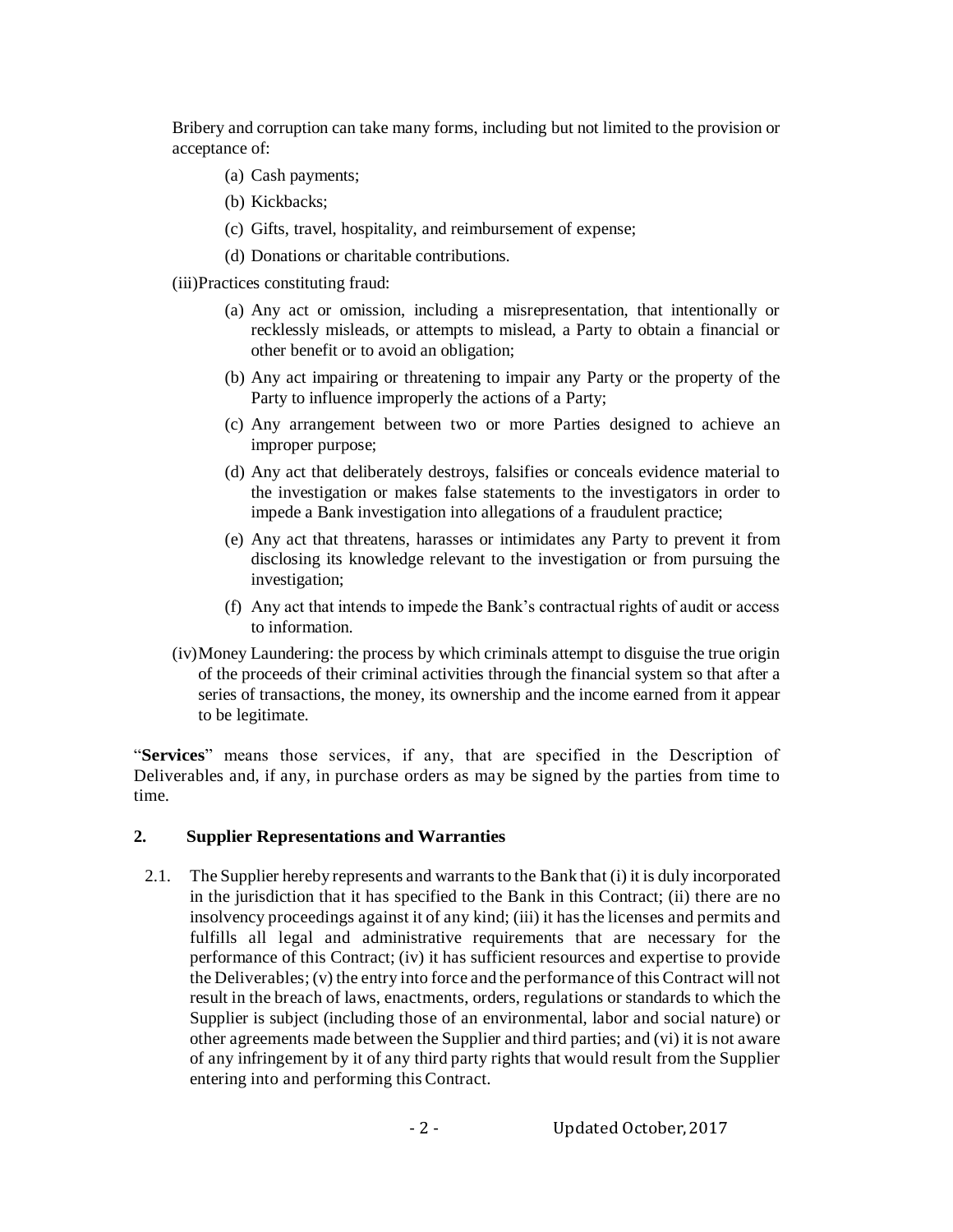- 2.2. With respect to the Goods (if any), the Supplier further warrants to the Bank that (i) the Goods are of merchantable quality, are free from defects in material and workmanship; (ii) the Supplier has full title to the Goods and that these will be free of all liens, claims, security interests or other encumbrances at the time the title in the Goods passes to the Bank; and (iii) to the best of the Supplier's knowledge, the Goods are fit for the purposes intended by the Bank.
- 2.3. With respect to the Services (if any), the Supplier further warrants to the Bank that (i) it will at all times ensure the diligent, due and proper execution of the Services by its officers, employees, agents and sub-contractors; and (ii) it uses up-to-date, relevant professional techniques and standards in accordance with Good Industry Practice.

## **3. Packaging; Delivery; Acceptance or Rejection of Goods; Title and Risk in Goods**

To the extent the Deliverables include Goods, the following provisions will apply:

- (i) The Supplier will provide proper and adequate packaging so that the Goods will withstand rough handling during transportation and exposure to extreme temperatures during transportation and storage. The Supplier will use commercially reasonable efforts to utilize recycled or recyclable packaging materials.
- (ii) Delivery of the Goods will be made by the Supplier in accordance with the terms in the relevant purchase order. If no destination is specified in such purchase order, the Supplier will deliver the Goods to the Bank at 32/F-36/F BRICS Tower, 333 Lujiazui Ring Road, Pudong New Area, Shanghai 200120, China.
- (iii)The Supplier will have [thirty (30)] calendar days after delivery of the Goods to accept or reject them as non-conforming to the requirements of this Contract. Rejected Goods will be returned to the Supplier at its expense or held by the Supplier for disposition at the Supplier's entire risk and expense. Based on an inspection of a valid sample, the Bank may reject the Goods in whole or in part. If the Supplier finds Goods delivered to be defective, the Supplier will have the right to require correction of the Goods by the Supplier. The Bank may charge the Supplier the cost of inspecting or re-inspecting Goods that the Bank rejects, The Supplier's payment under this Contract will not be deemed acceptance of any Goods. Failure by the Bank to reject Goods within [thirty (30)] days of delivery will be deemed acceptance of the Goods. Acceptance will not relieve the Supplier of its warranty obligations or liability for latent defects. This provision is without prejudice to other remedies that may be available to the Bank.
- (iv)Title in the Goods will pass from the Supplier to the Bank at the earlier of (a) full payment by the Bank for the Goods, (b) delivery by the Supplier to the Bank.
- (v) The Supplier will assume all risk of loss or damage to the Goods until (a) the Goods have been delivered to the Bank, and (b) the Bank has accepted the Goods.

## **4. Unperformed and Non-Conforming Services**

To the extent the Deliverables include Services, this provision will apply. In the event the Bank

‐ 3 ‐ Updated October,2017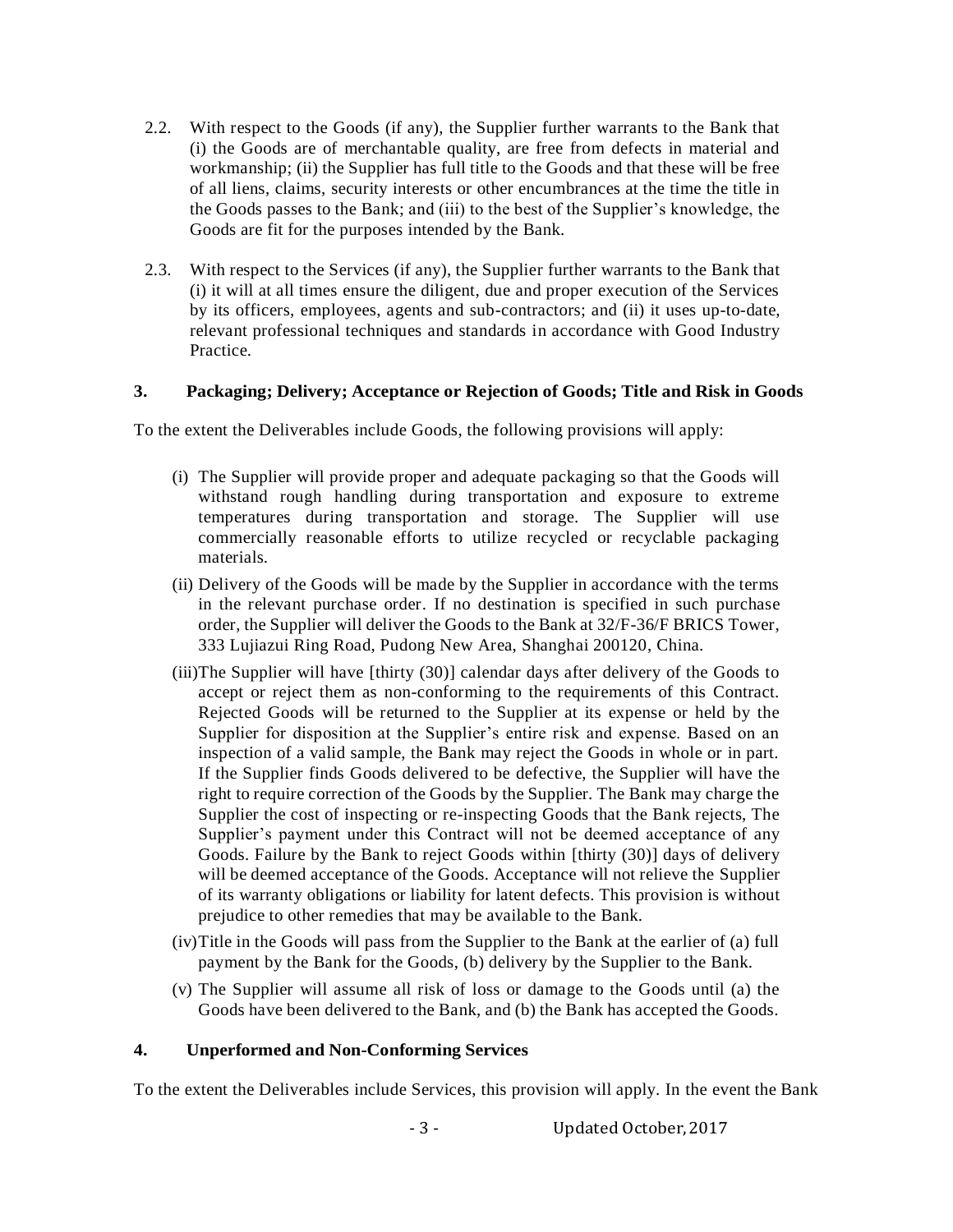is of the reasonable opinion that the Supplier has failed to perform the Services in accordance with this Contract the Bank may, without prejudice to other remedies that may be available to it, elect one or more of the following remedies:

- (i) if the Supplier fails to perform any or all the Services in accordance with this Contract within the time period specified in this Contract (or an Order or Variation Order, if applicable), the Bank may deduct from the Supplier's invoice a sum equivalent to [zero decimal five percent (0.5%)] of the value of the invoice for each day of delay of performance; and
- (ii) the Bank may re-perform any non-conforming Services itself or have them remedied by a third party on its behalf, and in either case the Supplier will pay any costs and expenses so incurred by the Bank. In such a case, the Bank may setoff such costs against other amounts payable by the Bank to the Supplier under this Contract.

## **5. Bank Standards and Rules**

- 5.1. [Supplier agrees to comply with all the safety and security rules of the Bank, as notified to it in writing by the Bank (if applicable). The Supplier will ensure that its officers, employees, agents and sub-contractors providing the Deliverables are aware of and comply with such rules.]
- 5.2. The Supplier will adhere to the highest ethical standards in execution and implementation of its obligations and responsibilities under this Contract. Supplier will not, without the prior written approval of the Bank (i) provide any gifts, decorations, honors, awards or advantages (direct or indirect) valued at more than [fifty US Dollars (US\$50)] to any Bank officers, employees or consultants in connection with this Contract, or (iii) enter into any bilateral business arrangements with any Bank officers, employees or consultants.

## **6. Dates, deadlines and periods**

Any requirement in this Contract for the Supplier to adhere to a date, deadline, or period may be modified by the Bank but, if it is not, time will be of the essence. Where the Contract is silent as to date, deadline or period, the Supplier will provide the Deliverables within a reasonable time.

# **7. Supplier's Liability and Indemnity**

- 7.1. The Supplier indemnifies and holds harmless the Bank, its officers and employees against all actions, claims, demands, damages, losses or other liabilities, including reasonable legal fees and expenses arising out of or in connection with (i) any act or omission, whether negligent, tortious or otherwise of the Supplier, its officers, employees, agents or sub-contractors, and (ii) any breach by the Supplier, its officers, employees, agents or sub-contractors of the terms and conditions of this Contract.
- ‐ 4 ‐ Updated October,2017 7.2. Notwithstanding any other provision of this Contract, in no event will either Party be liable to the other Party under or in connection with this Contract for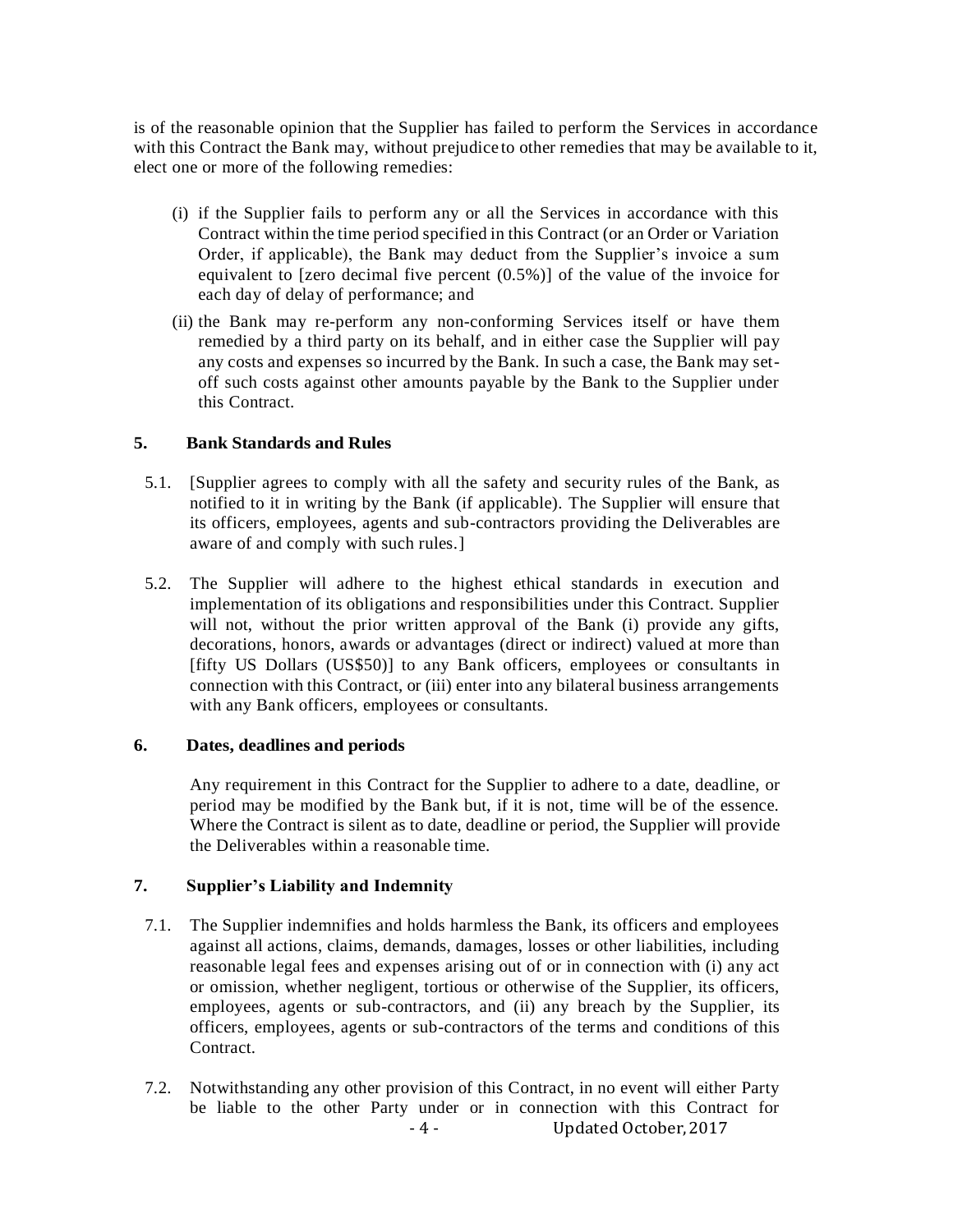consequential or indirect damage or loss.

#### **8. Independent Contractor**

Nothing contained in this Contract will be construed as establishing or creating the relationship of master and servant, employer and employee or principal and agent between the Bank and the Supplier, its officers, employees, agents or sub-contractors.

#### **9. Change of Control**

The Supplier will notify the Bank immediately of any anticipated Change of Control to which the Supplier anticipates becoming the subject; and in any event, within ten (10) business days following the occurrence of any Change of Control.

#### **10. Bank Name, Acronym and Emblem**

The Bank's name, acronym and emblem may not be reproduced by the Supplier without the express written permission of the Bank. The Supplier undertakes that it will not use the Bank's name, acronym or emblem in any public announcements, promotional, marketing or sales materials without the prior written consent of the Bank.

## **11. Value Added Tax**

Value Added Tax (VAT), if applicable, will be shown separately on all invoices as a strictly net extra charge and will, subject to the Bank's immunities, privileges and exemptions be borne by the Bank. The Supplier will be responsible for all other taxes, charges and levies relating to this Contract.

## **12. Confidentiality Undertaking**

- 12.1. Except where disclosure is expressly permitted under the Contract, the Supplier will not communicate or otherwise disclose to a third party the Contract, any of its provisions, or other information mentioned or incorporated in the Contract or any information or data or documentation provided by the Bank to the Supplier (or by the Supplier to the Bank) in execution of this Contract (hereinafter 'Confidential Information'). The Parties will treat each other's Confidential Information as confidential and exert diligent efforts to safeguard and avoid disclosure of the other party's Confidential Information to third parties without the owner's prior written consent.
- 12.2. Unless the Bank expressly states otherwise in writing, for ease of application, all disclosures by the Bank to the Supplier will be deemed 'Confidential Information'. The Supplier may only disclose the Bank's Confidential Information to the Supplier's officers, employees, agents and sub-contractors who are directly involved in the provision of the Deliverables and who need to know such information to properly provide the Deliverables. The Supplier will ensure that its officers, employees, agents and sub-contractors are aware of and will comply with the Supplier's confidentiality obligations.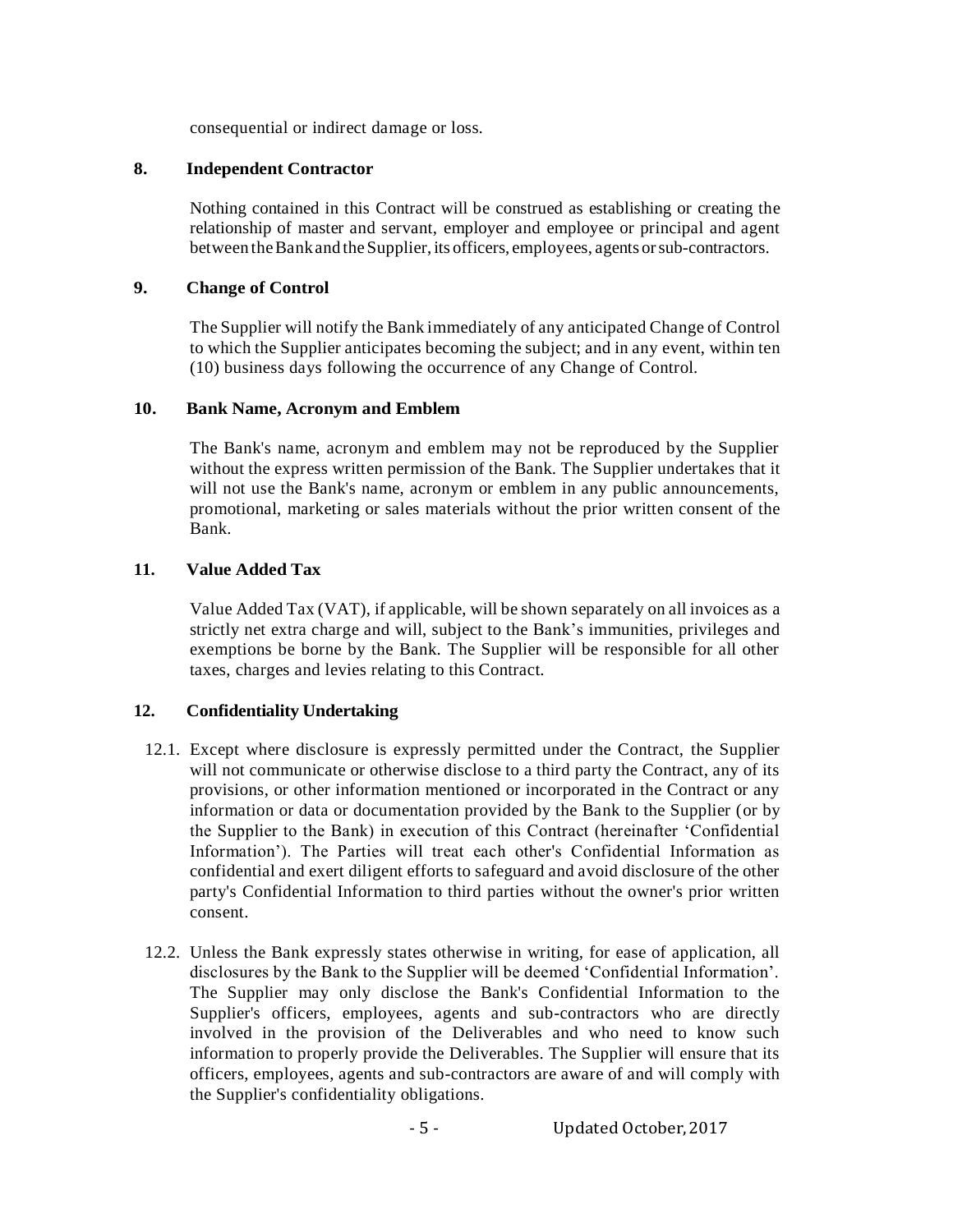12.3. The Supplier will not make any press announcement; publicize the Contract or any part thereof; or use the Bank's name in publicity releases or advertisements during and after the Term, except with the Bank's prior written consent.

## **13. Intellectual Property**

The intellectual property that is created in the Deliverables in any medium or format, as a result of the performance of this Contract by the Supplier, including any intermediate work product (the "Deliverable Work") (a) will vest in the Bank as the work is created; or (b) is hereby assigned by the Supplier to the Bank on a free and perpetual basis if the Deliverable Work cannot legally vest in the Bank as the work is created.

#### **14. Prohibited Practices**

Supplier will comply with the Bank's Anti-Corruption, Anti-Fraud and Anti-Money Laundering Policy in effect as of the Effective Date. The Supplier will not undertake any Prohibited Practices and will ensure that its officers, employees, agents and subcontractors are aware of the Bank's Anti-Corruption, Anti-Fraud and Anti-Money Laundering Policy and do not undertake any Prohibited Practices. The Supplier will report to the Bank any suspected Prohibited Practice of which it or its officers, employees, agents and subcontractors become aware.

#### **15. Notices**

Any notice or communication in relation to this Contract will be given by one Party to the other in writing in English, sent by (i) ordinary first class mail, (ii) express mail, or (iii) e- mail. A notice or communication will be effective (i) if sent by first class mail, at the time when it is delivered to the recipient or [five (5)] clear business days after the date of posting, whichever is earlier; or if sent by express mail, on the date of signature for acknowledgement of receipt; or if sent by e-mail, on the date it is transmitted; or (ii) on the effective date of the notice or communication; whichever islater. Communications will be sent to the address of the other Party as specified in writing by both Parties on the Effective Date of this Contract.

#### **16. Force Majeure**

- 16.1. Neither Party will be liable for any delay in performance or breach of its obligations hereunder resulting from an Event of Force Majeure, provided that such Party: (i) has taken all reasonable steps to prevent and avoid the Event of Force Majeure; (ii) takes all reasonable steps to overcome and mitigate the effects of the Event of Force Majeure as soon as reasonably practicable; and (iii) on becoming aware of the Event of Force Majeure, promptly notifies the other Party and confirms in writing the Event of Force Majeure.
- 16.2. The notification of the Event of Force Majeure will contain: (i) details of the Event of Force Majeure, (ii) the known or anticipated impact of the Event of Force Majeure, and (iii) a reasonable estimate of the period during which the Event of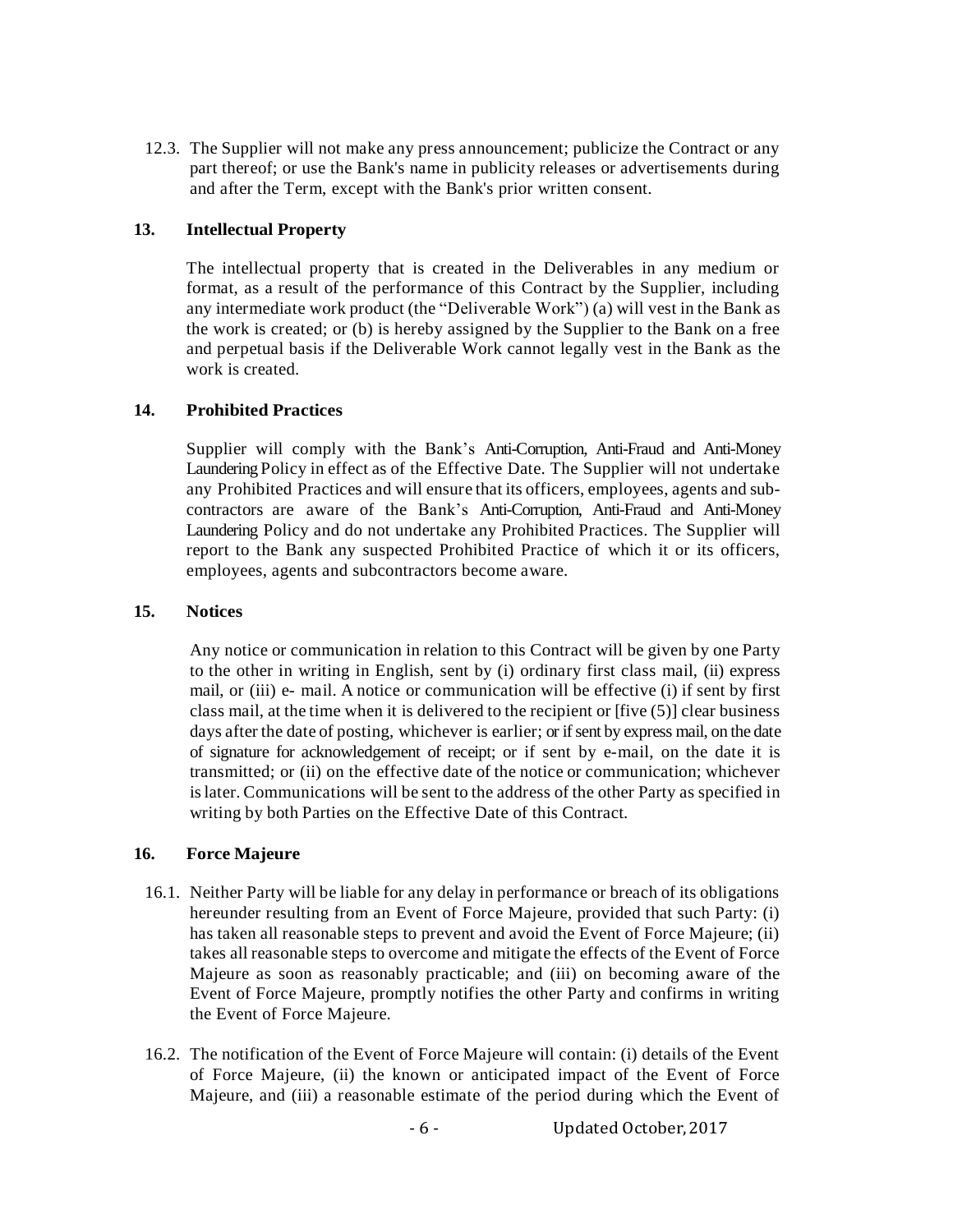Force Majeure will continue. The Party affected will regularly update the other Party with respect to the steps the Party affected is taking to overcome and mitigate the effects of the Event of Force Majeure. The Party affected will continue to perform as many of its obligations under this Contract as is reasonably practical and will undertake reasonable alternative means of performance not prevented by the Event of Force Majeure.

#### **17. Immunities, Privileges and Exemptions of theBank**

Nothing in this Contract will be construed as a waiver, renunciation or modification by the Bank of any immunities, privileges and exemptions of the Bank accorded to it under the Articles of Agreement, the Headquarters Agreement or any applicable law.

## 18. **Settlement of Disputes; Governing Law**

18.1. Any dispute, controversy, difference or claim arising out of or relating to this Contract, including the existence, validate, interpretation, performance, breach or termination thereof or any dispute regarding non-contractual obligations arising out of or relating to it shall be referred to and finally resolved by arbitration. If, Supplier is, as of the Order effective date, headquartered in mainland China, then only Section 18.1(a) below applies. If, Supplier is, as of the Order effective date, headquartered in states or regions other than mainland China, then only Section 18.1(b) below applies.

18.1(a) Any arbitration under this provision shall be supported by Shanghai International Arbitration Center (SHIAC) in accordance with SHIAC Rules for the time being in force, which is deemed to be incorporated by reference in this Clause. The number of arbitrators shall be three. The seat of the arbitration will be Shanghai and the language of the arbitral proceedings will be English.

18.1(b) Any arbitration under this provision will be supported by the Singapore International Arbitration Centre (SIAC) in accordance with its Practice Note for UNCITRAL Cases. The appointing authority will be the President of the SIAC Court of Arbitration, as defined the Practice Note for UNCITRAL Cases. The number of arbitrators will be three. The arbitrators will be selected and appointed in accordance with the 2010 UNCITRAL Arbitration Rules. The seat of the arbitration will be Shanghai and the language of the arbitral proceedings will be English.

- 18.2. This Contract and any non-contractual obligations arising out of or in connection with this Contract will be governed by and construed in accordance with the substantive law of the People's Republic of China. These dispute resolution provisions will also be governed by and construed in accordance with the law of the People's Republic of China. The law of the People's Republic of China will be the procedural law of any arbitration conducted hereunder.
- 18.3. Unless otherwise expressly provided in this Contract, the arbitral tribunal will have no authority to award (i) punitive damages, or (ii) damages for consequential or indirect losses.
- 18.4. Notwithstanding the provisions of the UNCITRAL Arbitration Rules, the arbitral tribunal will not be authorized to grant any interim measures of protection or other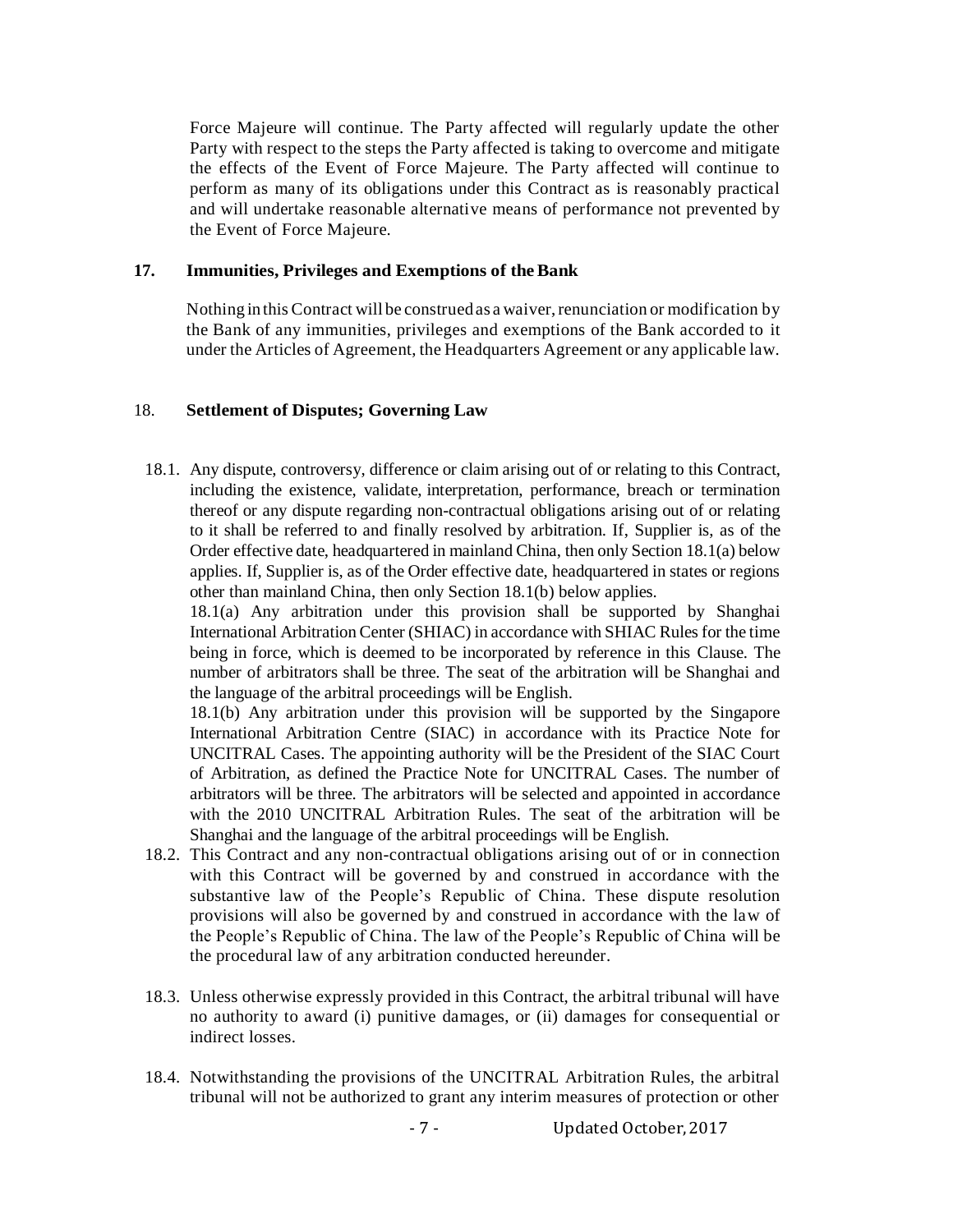forms of pre-award relief against the Bank, and none of the Parties may address to any judicial authority a request for interim measures of protection or other forms of pre-award relief against the Bank. Nothing in this Section will limit the right of the Bank to seek interim measures of protection or other forms of pre-award relief from the arbitral tribunal or any judicial authority.

18.5. The tribunal may not join any parties which are not party to the Contract to any arbitral proceedings under this Section. The tribunal may not consolidate any arbitral proceedings under this Section with any other arbitral proceedings.

## **19. Termination**

- 19.1. The Bank may, at any time and at its discretion, terminate this Contract by giving no less than [thirty (30)] days' prior written notice of termination to the Supplier to the address specified by the Parties as of the Effective Date of this Contract. In the event of such termination, the Bank will pay for Deliverables properly provided by the Supplier up to the date of termination; provided, however, that such payment will not exceed the total value of the Deliverables. The Supplier will not be allowed to claim any payment for the portion of any Deliverables that have not been properly provided as of the termination date of the Contract.
- 19.2. If the Supplier (i) becomes insolvent or bankrupt, (ii) gives the Bank reasonable notice of its inability to fully provide the Deliverables, (iii) provides to the Bank work that does not conform to the Deliverables, or (iv) performs in bad faith by willfully not observing the terms and conditions of this Contract, the Bank will request of the Supplier in writing that it cure such situation within [thirty (30)] days. If, at the end of [thirty (30)] days the situation is not cured, the Bank may terminate this Contract. In the event of such termination, the Bank will pay for Deliverables properly provided by the Supplier as of the termination date of the Contract.

## **20. Amendment**

This Contract may only be amended by agreement in writing between the Parties.

## **21. Non-assignability; Subcontracts**

- 21.1. The Supplier must not assign any of the Supplier's rights and obligations under this Contract to any party without the prior written consent of the Bank.
- 21.2. The Supplier may not engage any sub-contractor to perform any work in whole or in part under this Contract until the Bank has provided prior written authorization to the Supplier to that effect.

# **22. Entire Agreement; Language; Counterparts**

22.1. This Contract supersedes all prior representations, agreements, statements and understandings between the Parties, whether oral or in writing relating to the subject matter of this Contract. The terms and conditions of this Contract do no exclude any terms implied by statute, to the extent those implied terms are not